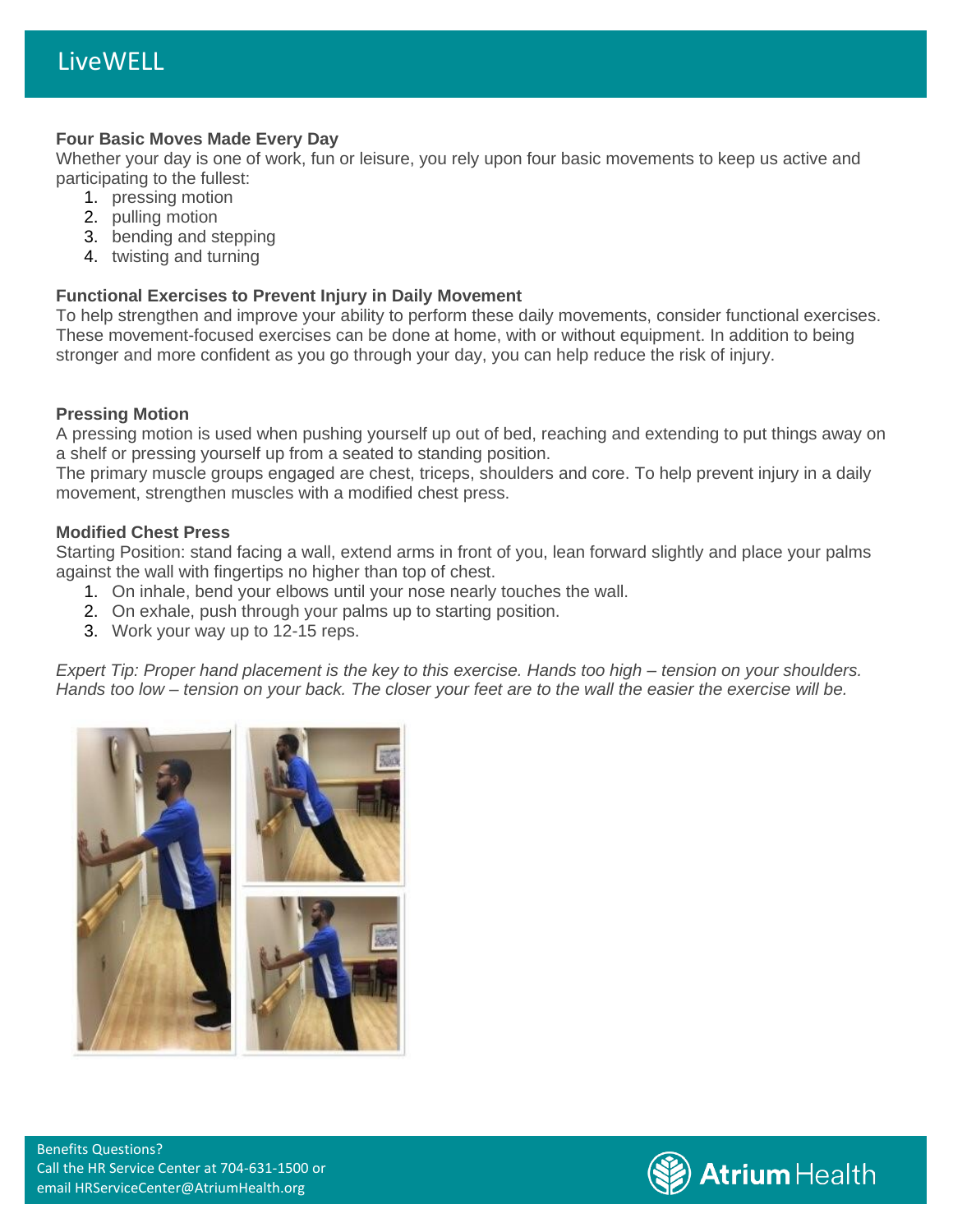# LiveWELL

### **Pulling Motion**

A pulling motion is used for opening doors, removing items from cabinets or performing yard work such as raking or weeding. The primary muscle groups engaged are: back, shoulders, biceps and core. To help prevent injury in these muscles, do 12-15 repetitions of rows a few times a week.

#### **Rows**



Starting Position: stand upright, feet shoulder-width apart, knees soft, arms fully extended in front of you, elbows slightly bent, palms are facing inward, shoulders relaxed and pressed down.

- 1. On exhale with back muscles engaged, bring arms in close to body, elbows pointing backward, press shoulders down.
- 2. Hold for several breaths, keeping core engaged and back straight.
- 3. On inhale, reverse the motion back to the starting position.
- 4. Work your way up to 12-15 repetitions.

*Expert Tip: Perform this exercise from a seated position. Use a chair without arms and keep core stable and back straight. Add dumbbells or a medicine ball to increase resistance.*

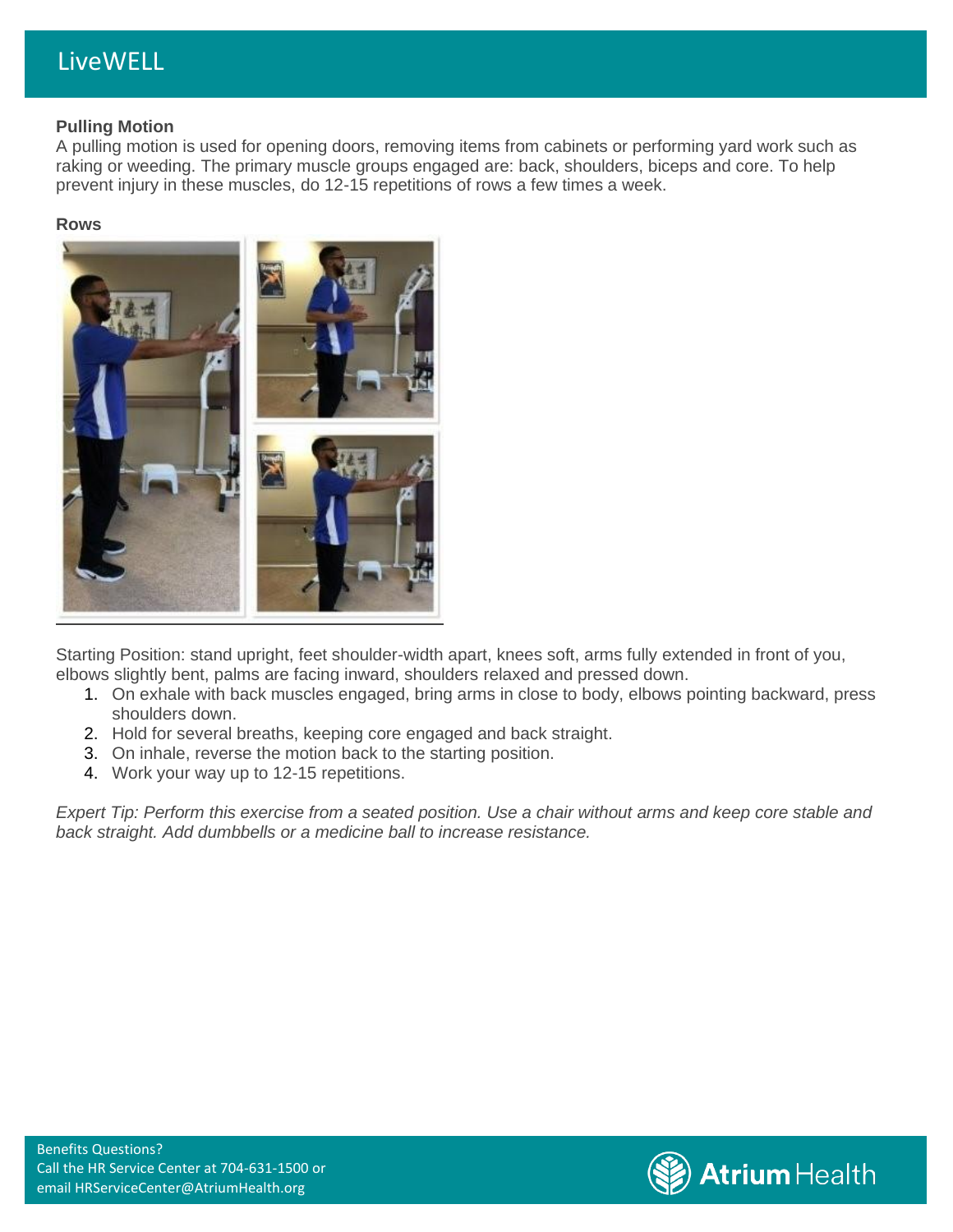# LiveWELL

### **Bending and Stepping**

Knee and hip dominant movements are used when picking things up off the ground, walking up the stairs, squatting, sitting down or tying shoes. The primary muscle groups engaged are: gluteal, hamstrings, quadriceps, calves and core.

**Chair Exercises** can strengthen your body to help prevent injury as you perform movements throughout the day.

**Chair Stands**



Starting Position: stand in front of an armless chair, feet shoulder-width apart, knees soft, back straight, arms at sides with palms facing in.

- 1. On exhale bend at hips to sit back into chair, extending arms out in front of you as you fold hips when you make contact with chair, arms will be fully extended straight out in front of you.
- 2. Hold for several breaths, keeping core engaged and back straight.
- 3. Take a deep breath in and exhale your body back to start position.
- 4. Work your way up to 8-12 repetitions.

*Expert Tip: Many people of all ages suffer injuries from improper technique while performing knee and hip dominant movements, so if you have time for only one exercise a day this would be my recommendation. Dumbbells may be added to increase resistance.*